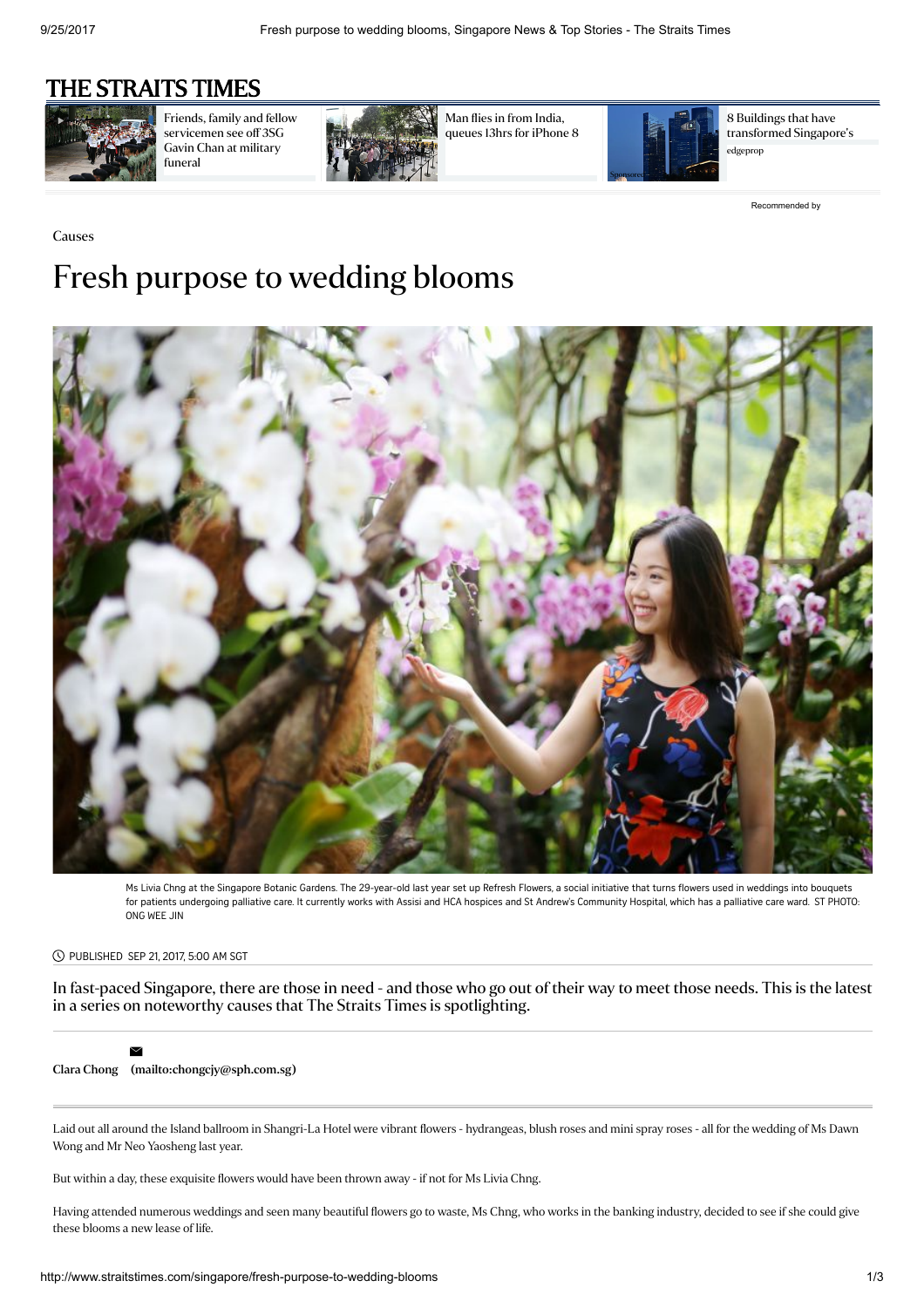### 9/25/2017 Fresh purpose to wedding blooms, Singapore News & Top Stories - The Straits Times

Repurposing flowers for the elderly is not a novel idea and has been done in Western countries. Having a penchant for things handcrafted, Ms Chng decided to implement a similar ground-up initiative. She founded Refresh Flowers last year - a social initiative serving to repurpose donated wedding flowers for patients in palliative care.





(From left) A hospice patient with his choice of a bouquet that includes a red rose that he gave to his wife; a ribbon flower basket for a patient in a paediatric palliative care ward; donated wedding flowers repurposed into petite bouquets; and some of the flowers at Ms Dawn Wong's wedding last year at Shangri-La Hotel, before they were donated to Refresh Flowers. PHOTOS: REFRESH FLOWERS, KELVIN KOH FROM LIGHTEDPIXELS PHOTOGRAPHY

The 29-year-old, who grew up watching her mother arrange flowers, said: "After the wedding ceremony, the flowers go to waste. Repurposing them gives them some form of continuity, to bring forward the joy of a marriage union."

Ms Wong and her husband were supportive. She said: "We hoped to be able to contribute a little something to light up the faces of people in the last days of their lives."

#### SWEET GESTURE

"

### It was a pleasant surprise, I was so happy. I hang the bouquet at my door and would look at it every day.

ASSISI HOSPICE PATIENT ROSAMOND GRACE RUFUS, 90, on receiving a bouquet from Refresh Flowers.

Ms Wong became the first to donate to Ms Chng's initiative. After the wedding, the blooms were taken home by Ms Chng who treated them by trimming the stems, removing any thorns, wilted leaves and petals, then hydrating them in buckets of water.

Leading a group of three volunteers, she ran the session in partnership with Assisi Hospice the next day to arrange the donated flowers into petite bouquets. They made a total of 50 petite bouquets - 10 for nurses, the rest for patients.

Refresh Flowers now holds such events once every two months.

As the initiative gained more publicity, the number of volunteers grew. There are now around six to eight volunteers per session.

Ms Chng works with three Singapore Hospice Council member organisations and transports the flowers herself. Expenses are minimal because the flowers are all donated. The volunteers sometimes chip in with ribbons or baskets to beautify the bouquets.

Asked why she decided to focus on patients receiving palliative care, Ms Chng said: "The basis for hospice care is essentially comfort care as most of these patients have less than six months to live.

"Some of these patients may not have many visitors. Being present with them brings some comfort in their final days. Flowers can also help trigger memories of the good times, especially for those patients with dementia."